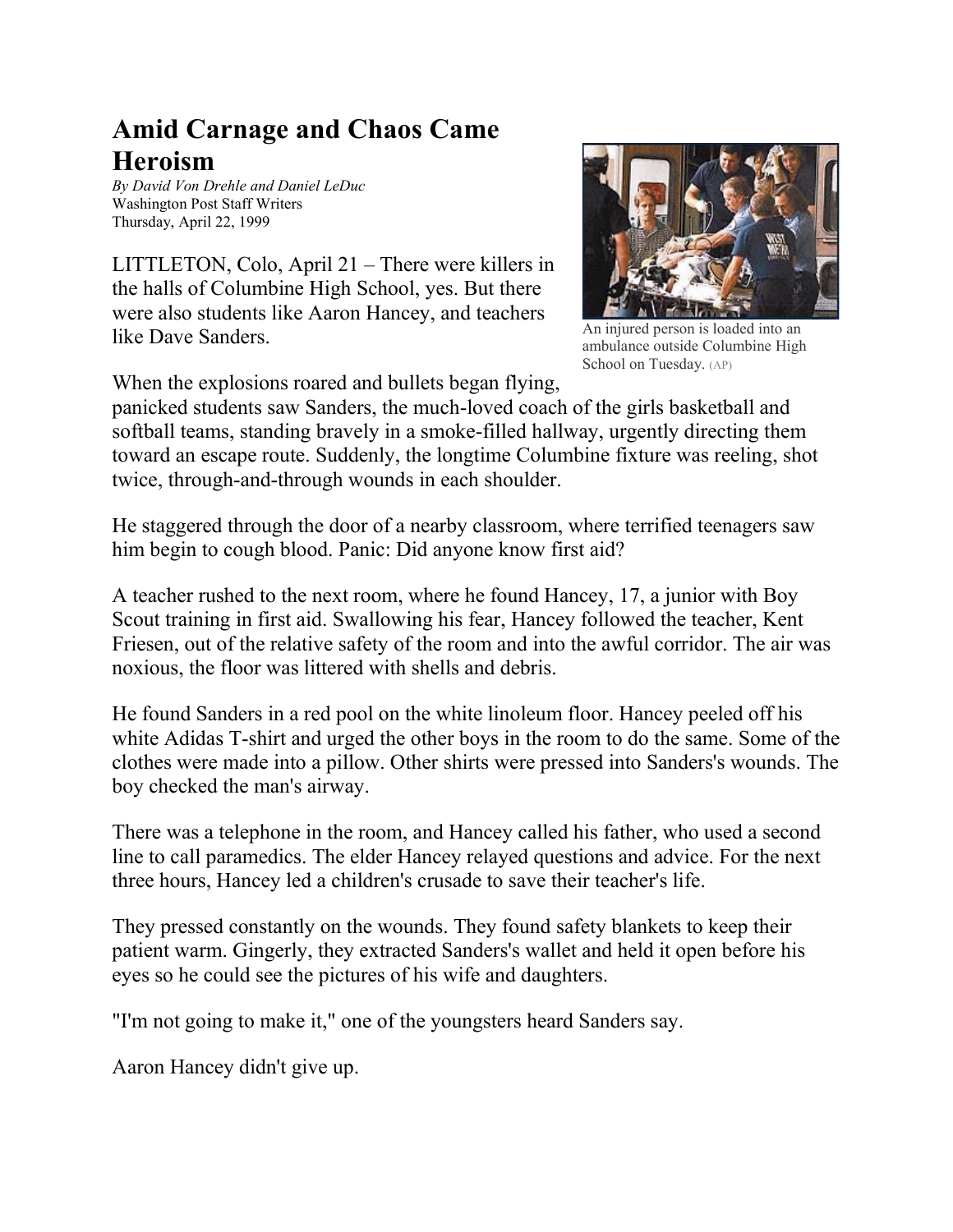**\* \* \* \***

Madness. Terror. Malignancy. Cruelty. They all came visiting Tuesday at a school next to a spacious park in a well-off neighborhood at the foot of the Rocky Mountains.

But also courage. Kindness. Selflessness. Endurance. The story of that catastrophe inside Columbine High is still sketchy, shadowy and confused. But by day's end yesterday, as snow clouds rolled gray over a grieving city, enough was known to understand that this story had heroes to go with its villains.

It is not known, for example, precisely when the mayhem began. There were reports Tuesday that a bomb exploded about a mile from the school a half-hour or so before the shooting broke out. But it wasn't clear whether the events were related. Other rumors swirled on Denver's television and talk radio stations, which were devoted entirely to the Columbine tragedy yesterday.

It is known, however, that at 11:30 a.m. it was fifth period at Columbine High School here. Littleton is not the wealthiest of Denver's suburbs, but it is a very desirable place to live, convenient to downtown, to the booming technology corridor south of the city, and to the foothills of the Rocky Mountains. In this very good place there are some very good schools, none more attractive than Columbine High. It was a showplace when it opened a quarter-century ago, very progressive – it was a national pioneer in peer counseling, a program in which students volunteer to help other students through crises – and immediately distinguished itself in academics, music, drama and most of all athletics.

Earlier this year, Columbine students were surprised when kids at their arch-rival Chatfield High spread reports of serious gang troubles at Columbine. A joke went around school: Yeah, at Columbine our gangs beat you with their cellphones and run over you with BMWs.

It was a good time of year. Students were still talking about the previous weekend's prom. The first lunch shift was just starting. A number of students left campus for nearby fast-food joints. Throughout the school there were science experiments and choir practices and preparations for final exams.

Then, striding across a soccer field, closing on the student parking lots, came boys with guns and bombs. As they came closer, they began firing. An explosion racked a car on the parking lot. Everyone was baffled. Everyone was sure it was some kind of joke. Very quickly, as the blood began to run, everyone realized the truth.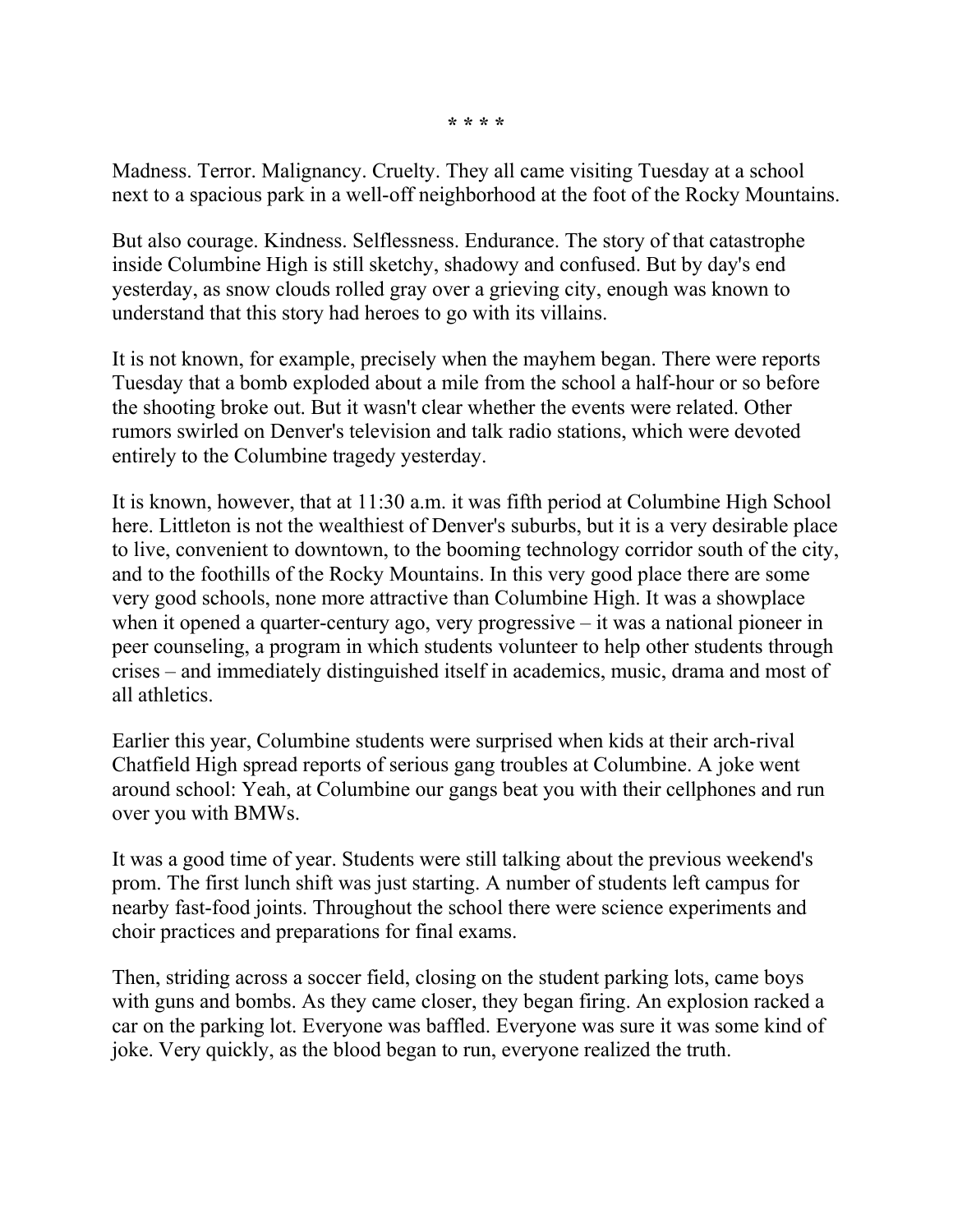There is an entrance to the building near the cafeteria, or commons, and it was through these doors that Eric Harris, 18, and Dylan Klebold, 17, entered, loaded up with an arsenal of almost unbelievable dimensions: two sawed-off shotguns, one rifle, a handgun and homemade grenades.

How many rounds of ammunition? "Very, very many," said Jefferson County Sheriff's Office spokesman Steve Davis yesterday. How many bombs? As many as 30, inside the building and out – grenades of six or eight inches in size, foot-long pipe bombs and, rigged to detonate at intervals, bombs made in empty propane bottles with a device attached to spray a deadly shower of nails as shrapnel.

County Sheriff John P. Stone raised and answered an obvious question. Did the killers smuggle caches of ammo and bombs into the school in advance? Or did they have ordnance-bearing accomplices? "That's a lot for two boys to carry," he said.

The answer is not known.

"Get down!" a custodian cried out, and students began to drop to the floor. "Crawl!" someone shouted, and a group of youngsters belly-crawled across the commons floor as others scattered – some into a laundry room with the cafeteria cooks, some into a nearby bathroom. Karen Nielsen, a cafeteria worker, thought of a nearby telephone and considered pulling it into the bathroom but realized that the snaking cord might draw the killers' attention.

A grenade went off in the middle of the commons. Perhaps another. When the bellycrawling youngsters reached a stairway they jumped to their feet and started running and the shots resumed. A young man fell wounded.

Officer Neil Gardner is the sheriff's deputy assigned to work each day at Columbine – there is one armed deputy in each of Jefferson County's high schools, not for any particular reason, according to spokesman Davis, just the times we live in. Gardner heard a war erupt in his school and drew his pistol and charged in the direction of the noise. In a corridor near the commons he encountered one of the gunmen and they started firing at each other. Neither was hit.

Gardner retreated to call for reinforcements, but already the 911 dispatcher was calling all cars. Two more deputies arrived within minutes and charged into the building. More shots were exchanged.

By now, Harris and Klebold were moving out of the commons and up the stairs, where they left at least two victims dying. On the second floor, they entered the library where Crystal Woodman, 16, among others, was cowering in the scant cover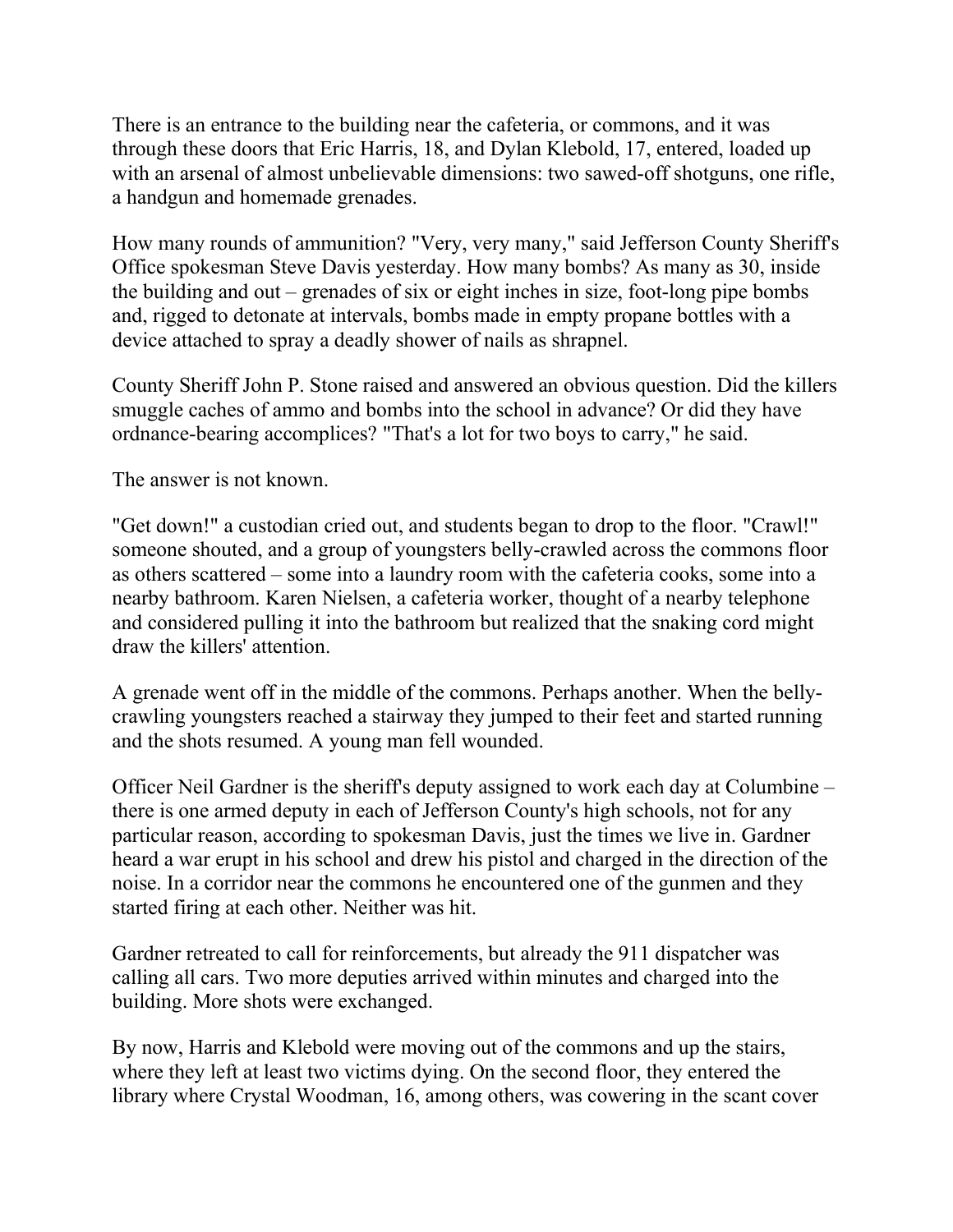of a library desk. From her hiding place she could hear her classmates joyfully turning the library into a charnel house.

"They'd shoot people and yell, they were excited," she said yesterday. "They said, 'We've waited to do this our whole lives.'," One saw a boy under a desk and cried, "peekaboo!" before opening fire.

Beside Woodman was Seth Houy, who curled his body around hers and whispered that he would take the bullet.

When Harris and Klebold stopped to reload, Woodman and Houy ran for their lives.

**\* \* \* \***

The shooting lasted for about an hour. The gunmen stalked the halls. They exploded bombs that made the building tremble as if it would collapse. They laughed together. They set off flares, and when the fire alarm began ringing, one of them shot the alarm.

They fired from the windows of the school, spraying broken glass shards over a group of students huddling behind a car on the parking lot. One saw two kids running for their lives beyond a window and began pumping shotgun shells. Perhaps you've seen this in the movies – the windows collapsing like waterfalls one by one as the shooter tracks the target. Unlike the movies, the bullets did not vanish into the air. One kid was hit.

Yesterday in Denver there were questions about what the police – hundreds and hundreds of them gathering from all over town – were doing as this rampage wore on. The first SWAT team entered the building within 20 minutes of the first shot, sheriff's spokesman Davis said in defense. "But there were 2,000 students at that school, which covers about an acre. There was no way to identify with certainty the suspects. The team went slowly and methodically, with the first priority being the victims."

The police could not be sure what they were up against. At one point, they saw a sign in the shot-out window of the library: "Help, I'm bleeding to death," it said plaintively. And then there was a boy at the window, so far identified only as "Rich," bloody, ashen and looking as if he might jump. The Lakewood Police Department SWAT team moved an armored car beneath the window and two officers put down their guns, climbed up on the car and reached toward the window, toward the possible ambush.